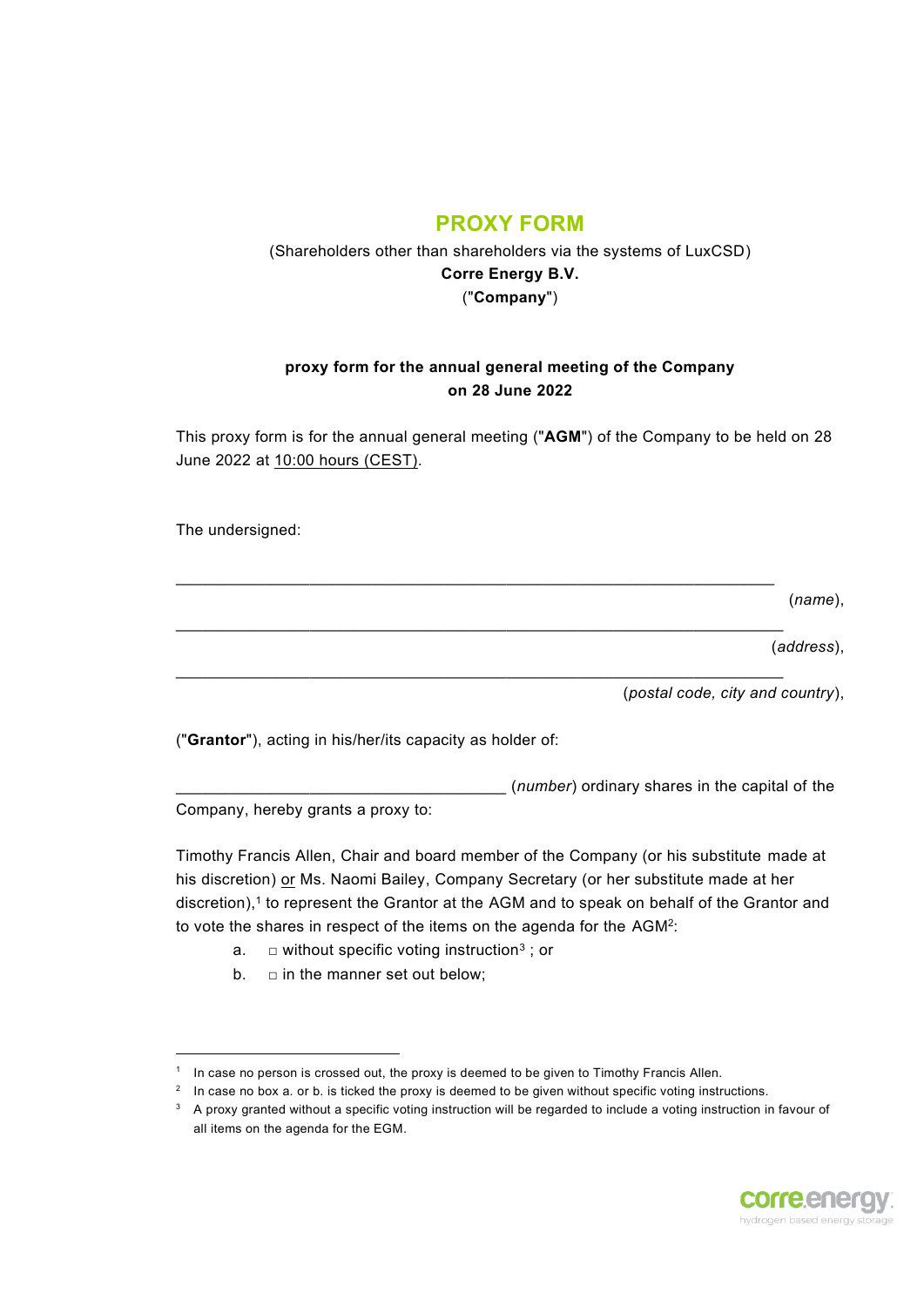## **X Please mark your votes as in this example.**

### Agenda items **FOR AGAINST ABSTAIN**

| 1. | Opening of the meeting and announcements              | N.A. | N.A. | N.A. |
|----|-------------------------------------------------------|------|------|------|
|    | 2a. Presentation of the Annual Report 2021            | N.A. | N.A. | N.A. |
|    | 2b. Adoption of the Annual Accounts 2021              |      |      |      |
| 3. | Appropriation of result 2021                          |      |      |      |
|    | 4a. Release from liability of the Executive Directors |      |      |      |
|    | 4b. Release from liability of the Non-Executive       |      |      |      |
|    | <b>Directors</b>                                      |      |      |      |
| 5. | Delegations to the Board of Directors regarding the   |      |      |      |
|    | issue of shares                                       |      |      |      |
| 6. | Authorisation of the Board of Directors to            |      |      |      |
|    | repurchase shares                                     |      |      |      |
| 7. | Language annual accounts for the financial year       |      |      |      |
|    | 2022                                                  |      |      |      |
| 8. | Any other business                                    | N.A. | N.A. | N.A. |
| 9. | Close                                                 | N.A. | N.A. | N.A. |

*-signature page follows-*